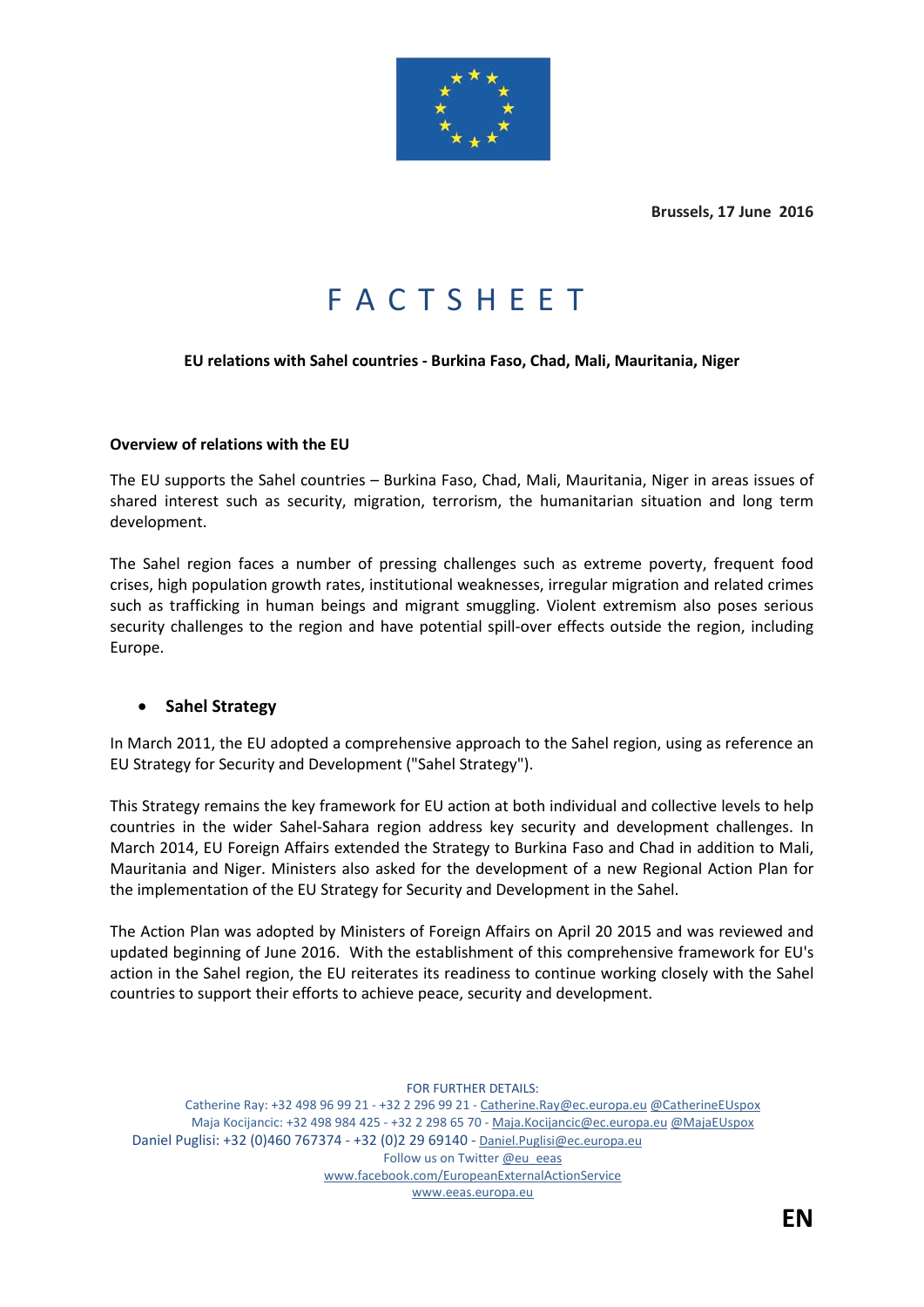# • **Sahel Regional Action Plan**

The **Sahel Regional Action Plan (RAP),** adopted in 2015, has taken the implementation of the EU Sahel Strategy to the next steps. It identifies actions and initiatives for years to come, in coordination with Member States' activities, and constitutes a framework for EU's action in the Sahel region. The four key priorities are: 1) Preventing and countering radicalisation, 2) Creating appropriate conditions for Youth, 3) Migration and mobility, 4) Border management, fight against illicit trafficking and transnational organised crime.

The Action Plan is implemented with the full ownership and under the primary responsibility of the countries concerned, and in coordination with key international and regional organisations. It will combine the contribution by EU activities, instruments and resources with those of the EU Member States

# • **EU Special Representative for the Sahel**

The new EU Special Representative for the Sahel, Mr Angel Losada, was appointed in December 2015 replacing Michel Reveyrand de Menthon. In this role, he plays a key part in reaching out to the region and in guiding EU action in support of regional and international efforts in favour of peace, security and sustainable development in the Sahel. He is also mandated to help coordinate the EU's overall approach to the crisis, using the EU Sahel Strategy as a basis.

The EUSR's mandate covers the engagement with all relevant stakeholders of the region, in particular G5 Sahel as a regional organisation but also governments, international organisations, civil society and diasporas, including with the countries of the Maghreb and Lake Chad Basin. The EUSR also represents the EU in relevant regional and international fora, including participation in the Comité de Suivi of the Mali Peace Agreement, and ensures visibility for Union's support to crisis management and conflict prevention, including EUTM Mali, EUCAP Sahel Mali and EUCAP Sahel Niger.

# • **Missions under the Common Security and Defence Policy (CSDP)**

The EU's comprehensive approach to security and development in the Sahel includes three CSDP actions: EUCAP Sahel Niger, EUCAP Sahel Mali and the EU training mission in Mali (EUTM).

The EU launched a civilian CSDP mission, **EUCAP SAHEL Niger,** in 2012 with the objective to support the country in fighting terrorism and organised crime. EUCAP Sahel Niger provides advice and training to support the Nigerien security institutions (Police, Gendarmerie, National Guard) in strengthening their capacities to combat terrorism and organised crime, in line with the EU Strategy for Security and Development. The mission promotes the interoperability of Nigerien security forces, helps develop criminal investigation capacities, facilitate coordination in the fight against terrorism and organised crime and improve the sustainability of the security forces.

In January 2015, the Council launched **EUCAP Sahel Mali,** a civilian CSDP mission in Mali. The mission's task is to support the Malian internal security forces in ensuring constitutional and democratic order, putting in place the conditions for lasting peace as well as maintaining State authority throughout the entire territory. The mission advises and trains the three internal security forces in Mali, i.e. the police, Gendarmerie and Garde Nationale, and coordinates with international partners. The current mandate of the mission runs until 15 January 2017.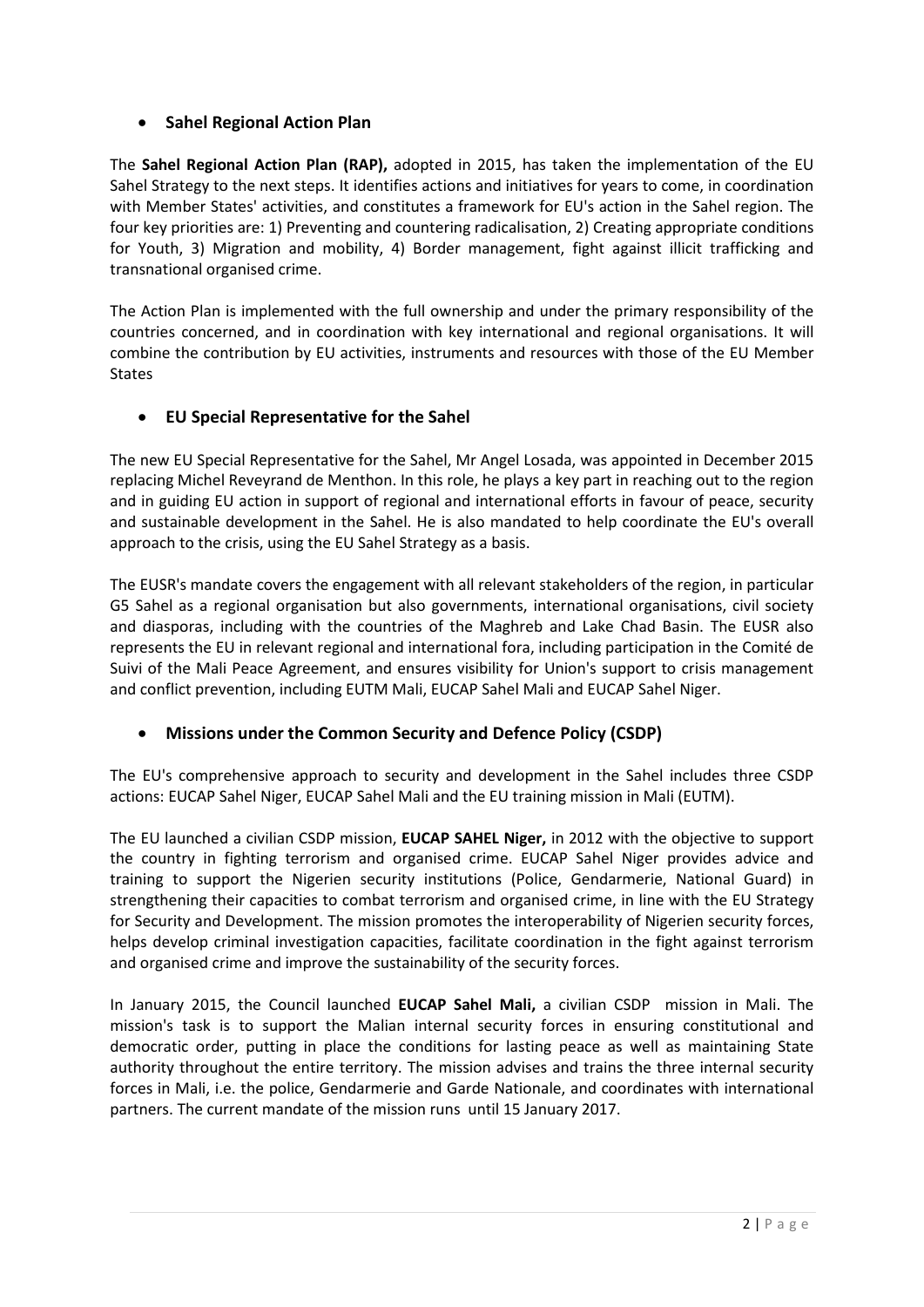At the request of Mali and in line with relevant international decisions including UNSC Resolution 2085 (2012), the EU launched an EU military Training Mission in Mali (**EUTM Mali**) in 2013. Its mandate currently runs, after a strategic review held in February 2016, until May 2018.

The mission supports the rebuilding of the Malian armed forces and to meet their operational needs by providing expertise and advice, in particular as regards command and control, logistical chains, human resources and international humanitarian law; it also helps training combat units. The mission is not involved in combat operations. It also contributes, upon Malian request and in coordination with MINUSMA, to the Disarmament, Demobilisation and Reintegration process framed by Peace Agreement, through the provision of training sessions in order to facilitate the reconstitution of inclusive Malian Armed Forces. The Mission finally provides support to the G5 Sahel process within the activities of EUTM Mali in support of the MAF, by contributing to enhancing coordination and interoperability with G5 Sahel national armed forces.

# • **EU-G5 Sahel – a strengthened partnership**

The EU is increasingly engaging with the 'G5 Sahel', formally created in December 2014.

The G5 Sahel comprises Burkina Faso, Mali, Mauritania, Niger and Chad. Mauritania assured the presidency in 2014/2015 and was followed by Chad in November 2015.

The HRVP Federica Mogherini met with the G5 Sahel Ministers of Foreign Affairs in Brussels on 17 June 2015 and attended the Summit in Ndjamena on 20 November 2015, during which the EU-G5 Sahel Roadmap was adopted.

The latest Ministerial Meeting takes place on 17 June 2016 in Brussels.

## • **EU development cooperation**

The EU already has a close and substantial cooperation with each of the five Sahel countries, evolving around the National Indicative Programmes, the Regional Indicative Programmes, humanitarian assistance, the Instrument contributing to Stability and Peace and three CSDP missions. Resources available and pledged for the **five Sahel countries by the EU and its Member States** amount to approximately **EUR 8 billion**.

The EU is also now supporting countries in the Sahel via the Emergency Trust Fund for Africa.

## • **Humanitarian assistance**

As one of the largest contributors of humanitarian aid to the Sahel, the European Commission has assisted 1.22 million extremely food insecure people and 650 000 severely malnourished children in 2015. With a contribution of €206 million in humanitarian aid for 2015 and an initial envelope of €139.1 million for 2016 , the European Commission continues to support life-saving aid in the region.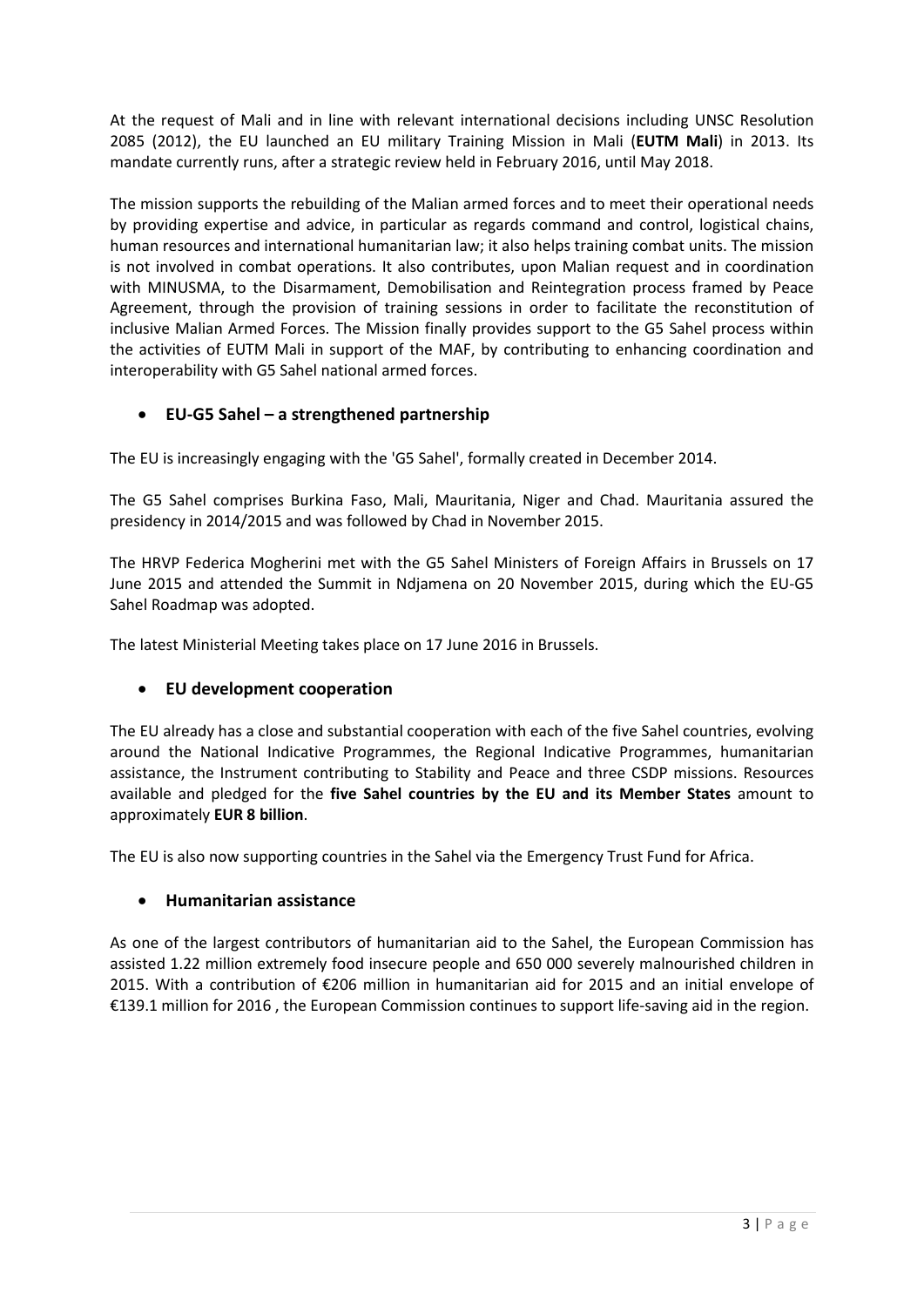#### **BURKINA FASO**

#### **Relations with the EU**

The European Union has been present in Burkina Faso since 1959 and is the largest donor of aid for the development of the country, all the more so through the bilateral partnerships with EU Member States present in Burkina Faso.

Member States and the EU together provide annually approximately **400 MEUR** and 40 percent of the overall assistanced to Burkina Faso.

Through the **11th EDF** (for the period 2014-2020) **National Indicative Programme** of **623 MEUR, focal** areas of cooperation are: (i) Governance, (ii) Health and (iii) Food security, sustainable agriculture, water. The strategic objective of the EU's relationship with the [Burkina Faso](http://eeas.europa.eu/burkina_faso/index_en.htm) is to support inclusive and sustainable economic growth to improve the quality of life of the population, reduce inequalities and reduce poverty and malnutrition. It also aims at contributing to the improvement of governance, the resilience of the most vulnerable populations, income and well-being and capacity of civil society as an actor of monitoring and enforcement implementation of public policies. Of the total allocation, 120 MEUR were frontloaded to support the Transition and its immediate aftermath. It is expected that 400 MEUR will be commited in 2016 mainly via budget support.

Under the **Emergency Trust Fund for Africa** , 3 projects have so far been approved for Burkina Faso amounting to a total of 55.2 MEUR.

**Humanitarian aid:** In 2016 is providing 20.3 MEUR in humanitarian assistance in Burkina Faso. Particular focus is on providing emergency food assistance to the most vulnerable populations during the lean season and to respond to the nutrition crisis, which affects the country

#### **CHAD**

#### **Relations with the EU**

The European Union has a 50 year relationship with the Chadian authorities. The EU remains committed to supporting [Chad'](http://eeas.europa.eu/chad/index_en.htm)s efforts to address major challenges in security and development, in line with the EU's Strategy for the Sahel.

Member States and EU together provide annually approximately **200 MEUR** and 50 percent of the overall assistanced to Chad.

Through the **11th EDF** (for the period 2014-2020) **National Indicative Programmes EDF** of **442 MEUR** areas of focus are: (i) food security, nutrition and rural development; (i) management of natural resources; (iii) strengthening the rule of law.

Under the **Emergency Trust Fund for Africa,** so far 3 actions amounting to **55.3 MEUR** have been approved and will be implemented to strengthen the resilience and contribute to the stability of the Lake Chad Basin. The **Instrument contributing to Stability and Peace (IcSP)** finances several actions aimed at promoting stabilization, security and peaceful cohabitation, for a total amount of approx. 21 MEUR.

**Humanitarian aid**: The European Commission's humanitarian aid amounts to 50.2 MEUR in 2016. The funds contribute to the treatment of acutely malnourished children, multi-sectoral assistance to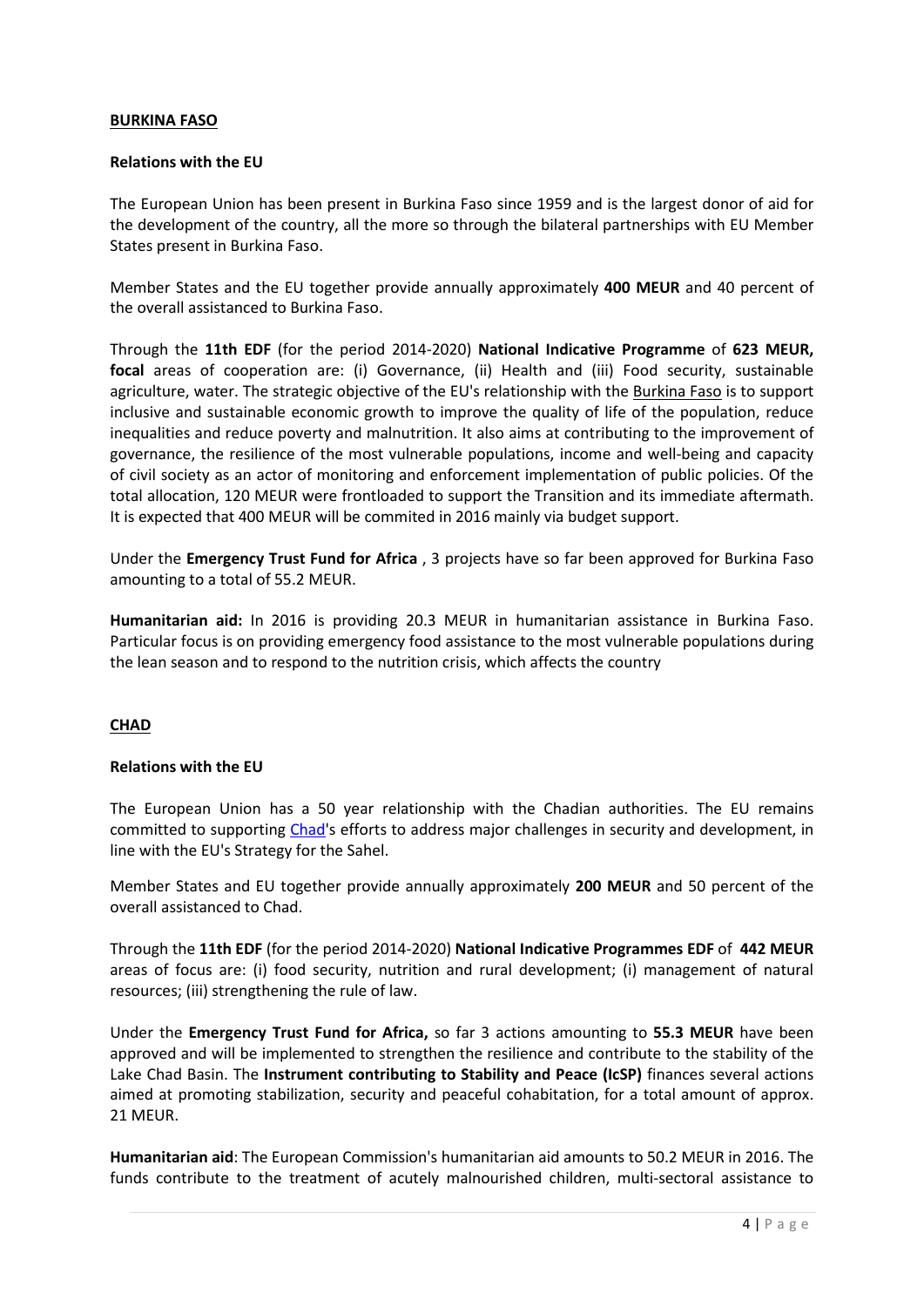displaced people as well as food assistance to the most vulnerable food insecure population during the lean season. In addition, basic support is also provided to refugees from CAR (http://ec.europa.eu/echo/where/sub-saharan-africa/chad\_en)

## **MALI**

#### **Relations with the EU**

The EU is a very active and important actor in Mali, even more since the 2012 crisis. Collectively with Member States, the EU is playing a key role in supporting the countries stability and development.EU support to Mali comprises political, security (CSDP missions), development policy and humanitarian action.

Member States and the EU together provide annually approximately **660 MEUR** and 50 percent of the overall assistanced to Mali.

Through the **11th EDF** (for the period 2014-2020) **National Indicative Programme, 615 MEUR** will be provided to cover 4 mains sectors: (i) Peace consolidation and State reform, (ii) Rural Development and food security, (iv) Education and Infrastructure. The programme also provides support to civil society, to the National Authorizing Officer and a technical cooperation facility. Collectively, EU joint programming for development cooperation foresees to mobilize some 1.7 billion EUR for the 2014- 2018 period.

Under the **Emergency Trust Fund for Africa**, 6 projects linking security and development actions for an amount of 91.7 MEUR have been approved so far for Mali, with others in the pipeline. The EU also provides humanitarian assistance and has had humanitarian office in Bamako since 2011, mobilising around 40 MEUR of humanitarian aid per year.

The EU is also engaging in High level poltical dialogue on migration with Mali.

**Humanitarian aid**: In 2016, the European Commission has allocated more than 40 MEUR to meet humanitarian needs in terms of nutrition, health and food assistance. Aid is provided to the most vulnerable victims of the conflict as well as to vulnerable populations facing acute food and nutrition insecurity.

#### **MAURITANIA**

#### **Relations with the EU**

The EU is Mauritania's first trading partner and its biggest donor. The Partnership Agreement on Fisheries is the most important in volume and finance which the EU has concluded. Common interests and close cooperation in fight against irregular migration to the EU and against terrorism and trafficking in the Sahel have in the last years reinforced the partnership and has led to [Mauritania](http://eeas.europa.eu/mauritania/index_en.htm) being a key partner of the EU Strategy for the Sahel.

Member States and the EU together provide annually approximately **100 MEUR** and 36 percent of the overall assistanced to Mauritania.

Through the **11th EDF** (for the period 2014-2020) **National Indicative Programme** of **195 MEUR**, a special focus lie on (i) rural development, (ii) good governance and (iii) the improvement of the